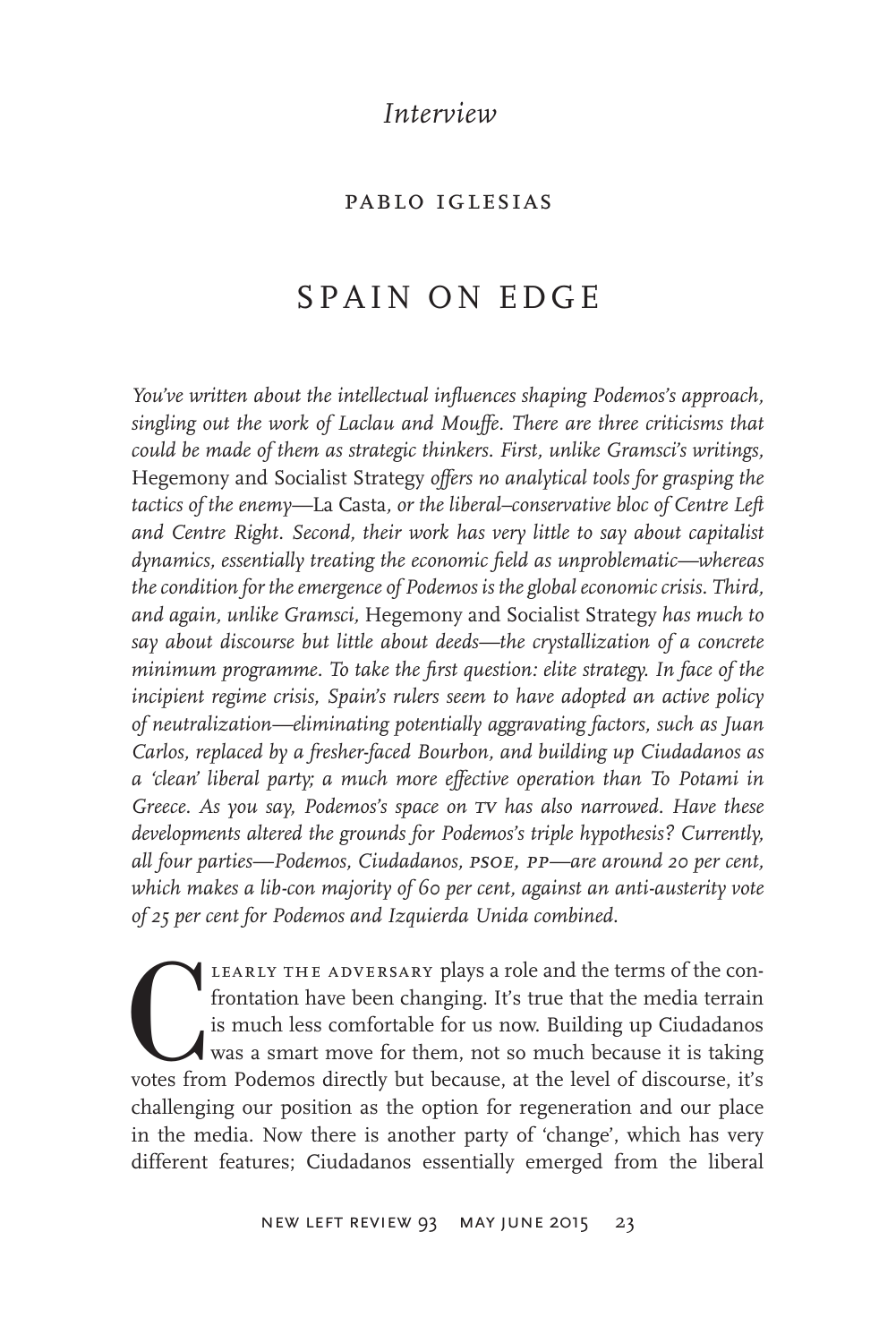establishment. So, yes, we are in the process of reformulating the Podemos hypothesis. Let me explain our thinking.

Our key objective was always to occupy the centrality of the political field, taking advantage of the incipient organic crisis. This has nothing to do with the political 'centre' of bourgeois discourse. Our challenge, in Gramscian terms, in this war of position was to create a new common sense that would allow us to occupy a transversal position, at the heart of the newly reformulated political spectrum. Right now, the political space that was up for grabs has been reduced as a result of these counter-moves by the establishment, including the promotion of Ciudadanos. So our task has become more difficult; it requires a new strategic intelligence. Also, these interventions by the adversary have created further contradictions within our field. We are facing three immediate difficulties.

The first is that this shift is relocating us on what we have considered from the beginning to be a losing axis—the traditional left–right axis. We believe that on that basis there is no possibility of change in Spain, and the risk we face now is being relocated precisely on that axis, as opposed to defining a new centrality that, to repeat, has nothing to do with the centre of the political spectrum. The second risk, or challenge, is that within this new landscape Podemos's plebeian discourse—articulated in terms of 'those below' against 'those above', the oligarchs—may be reinterpreted as the traditional discourse of the far left; as a result Podemos risks losing its transversal appeal and the possibility of occupying the new centrality. The third challenge, which is also a potential tool, is that of normalization. We no longer appear as the outsiders; the element of novelty is being diluted. But at the same time Podemos is now stronger, with more experience and a greater capacity for representation. And we face the huge challenge ahead of being able to retune, or refine, our discourse in order to parry those counter-movements and reopen the space that is now being closed down. Those are the challenges in the coming months. They are going to be tough ones for us.

A concrete example of this is the complex scenario we've had today [15 April] with the visit of the King of Spain to the European Parliament. This confronts us with a difficult issue: the monarchy. Why difficult? Because it immediately takes us out of the centrality of the field. Basically there are two options. The first, traditionally taken by the left—Izquierda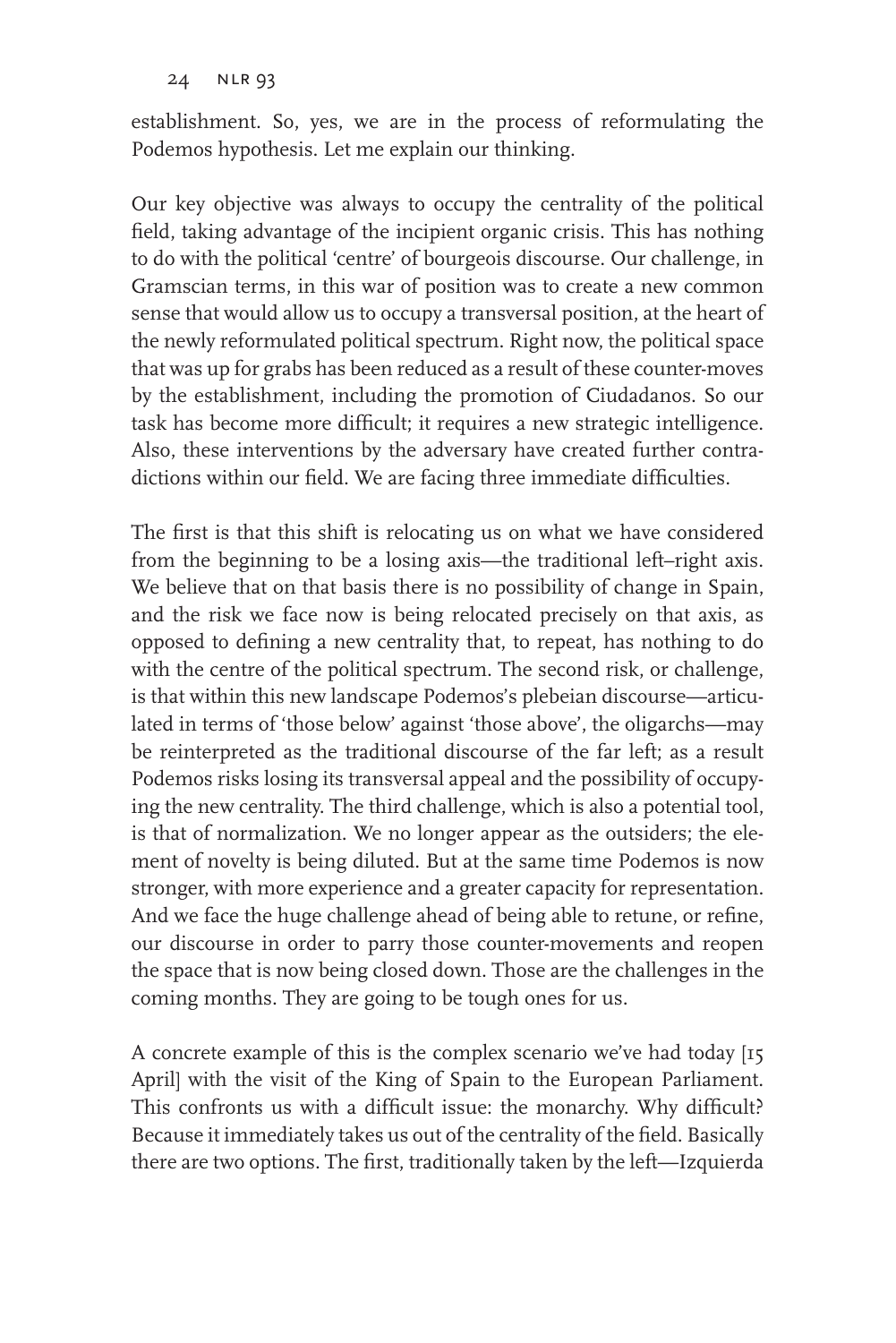Unida, for example—is to say: 'We are republicans. We do not accept the monarchy, so we will not go to the reception for the King of Spain; we do not recognize this space of legitimacy for the head of state.' That—even if it's an ethically and morally virtuous position, which we can recognize and acknowledge—immediately puts one in the space of the radical left, in a very traditional framework, and straightaway alienates large sectors of the population who, no matter what they think about other issues, and despite their identifying the previous King with the corruption of the old regime, feel sympathetic towards this new one. The monarchy is one of the most highly valued institutions in Spain, so that immediately antagonizes social sectors that are fundamental for political change. So, two options: one, we don't go to the reception and stay trapped within the traditional framework of the far left, in which there is very little possibility for political action. Or, two, we go, and then Podemos appears surrounded by the parties of 'the Caste', respecting the institutional framework—as traitors, or monarchists, or whatever.

So what did we do, in this uncomfortable, contradictory scenario? We went, with our usual aesthetic—casual dress and so forth, disregarding their protocol; it's a small thing, but it's symbolically representative of the kind of things Podemos does. And I gave the King a present of the DVDs of *Game of Thrones*, proposing it as an interpretive tool for understanding what is going on in Spain. Our aim is to dance within this contradiction, within these positionings, with an ironic message that is at the same time a plebeian gesture—and which is so far working very well in the media, by the way—that allows us to shift the axis of the discussion: not monarchy versus republic, a discourse immediately interpreted in terms of the heritage of the Spanish Civil War, which unfortunately is a losing frame in the battle for social interpretation. Instead we try to say that it's a problem of democracy: citizens should, and must, have the right to elect their head of state. On the other hand, we don't want to look like just another institutional party, supporting the monarchy. Thus the plebeian and ironic gesture that allows Podemos to play with transversality, despite the risks it entails. Of course, this is a complex position to maintain, but it is the only one that can at least allow the political game to remain open—that can enable Podemos to play within those contradictions and not be marginalized in a position that is pure but at the same time powerless, in order to challenge and question the status quo.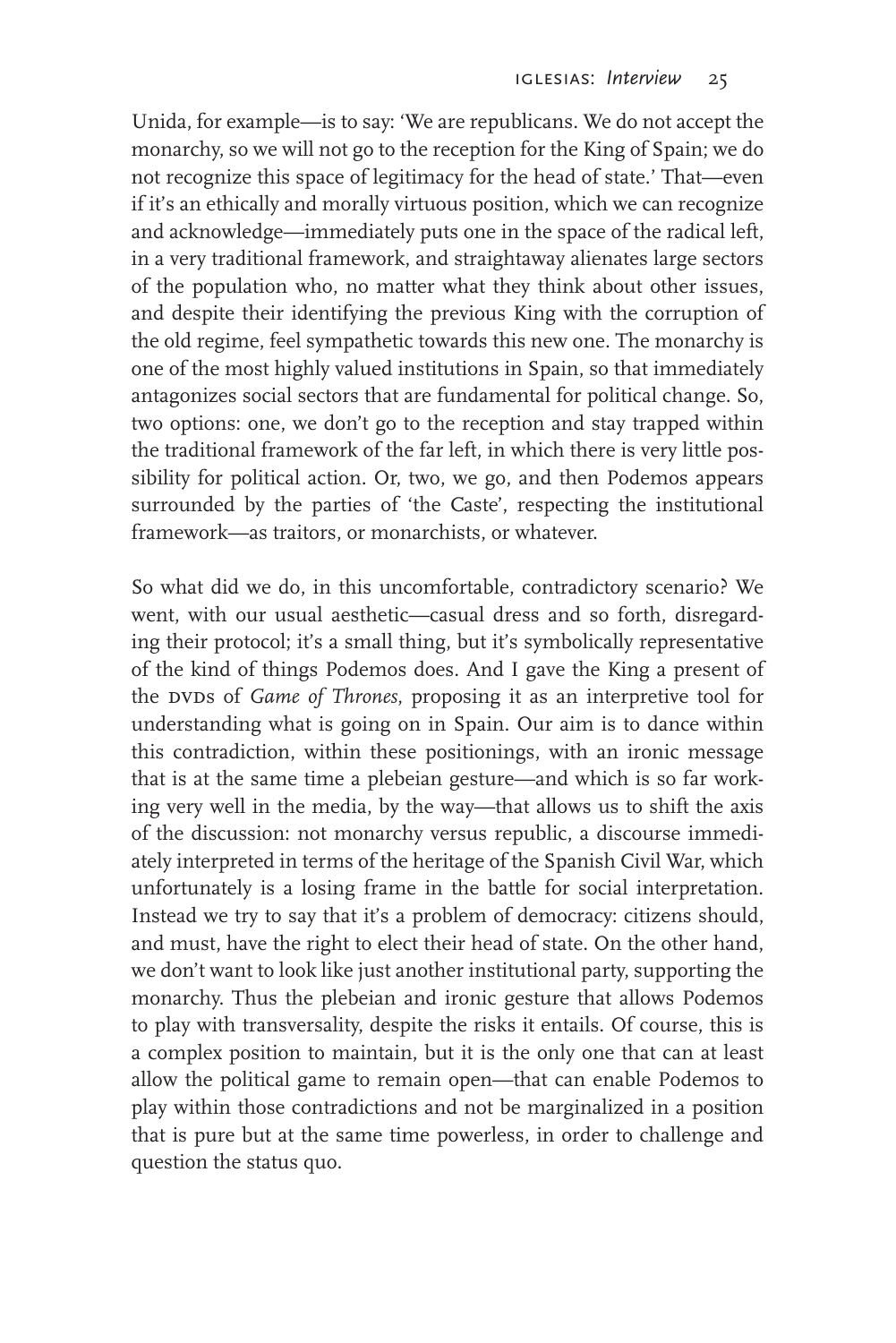*Well, one could simply have better things to do than attend a reception for the King of Spain. But how exactly was the message that the people should elect their head of state conveyed by the gift of* Game of Thrones*?*

One concrete way of translating that message is to say that what is at stake in *Game of Thrones* is a regime crisis, in that the image of the king is not a consolidated institutional figure but a fragile one, which is constantly being put into question and can change at any time. I told the King: 'This could be useful for you in understanding what is going on in Spain.' This is a very aggressive message: 'In the game of politics, you may in future stop being the head of state, because that is how politics works.' It is an ironic and indirect way of saying that for us, in a democracy, all options are possible. Avoiding a losing frame, and reconverting that frame in a way for people to perceive what we did as: 'Pablo Iglesias has dared to speak to the monarch using an unimaginable tone for a traditional political leader'. So, in this ironic gesture, what is implicit in this case but has been openly said in many others, especially in the moment of the abdication of King Juan Carlos, is that all options are available in democracy, that nothing should be taken for granted, and that actually the gesture, in that very institutionalized space that is neutered for political action, the possibility of telling the monarch—who is a monarch, not elected—that all options are on the table, and that a citizen can actually express that will, is itself a subversive gesture.

*Obviously, there's another reading of* Game of Thrones*: as a formulaic combination of mildly sadistic soft porn and blood-soaked pseudo-mediaeval warfare, interspersed with occasional moments of ersatz grand strategy. But to move on to the second point of critique of* Hegemony and Socialist Strategy*, the problem of the economic crisis and Podemos's minimum economic programme. You've spoken in the past about a debt audit, opening the books, which seems an essential first step. What distinguishes Podemos from Ciudadanos, as well as from the psoe and pp, is that you are anti-austerity. How will you crystallize that as a programme, in the reformulation of the Podemos hypothesis?*

It is true that there is a big transition between *Hegemony and Socialist Strategy* and *On Populist Reason*, but even if I'd feel more comfortable in the frame of the earlier book, I acknowledge that Laclau is very honest in recognizing a problem that Gramscians, and especially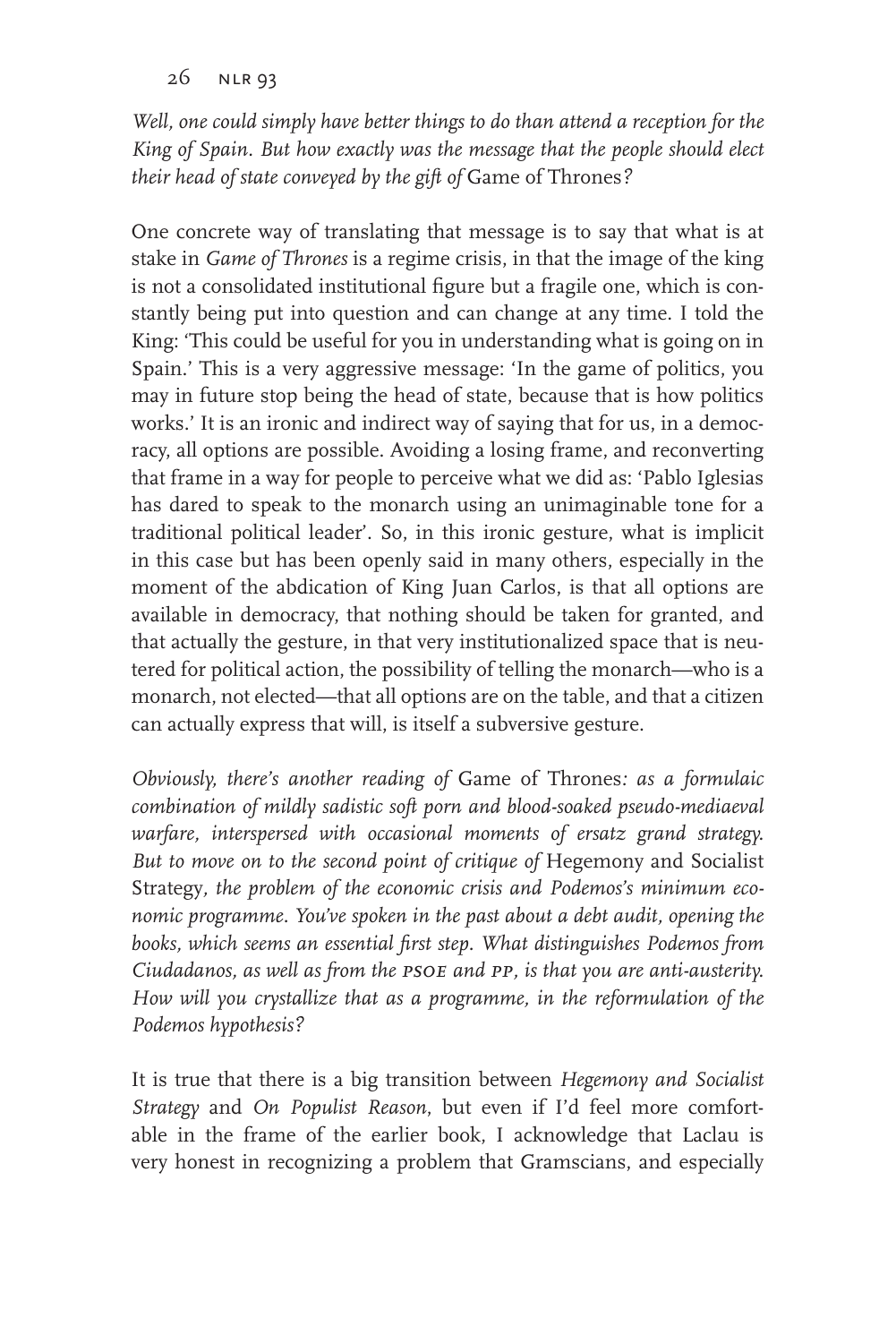neo-Gramscians, have in explaining or tackling the relations between structure and superstructure. *On Populist Reason* solves that problem by departing clearly from Marxism, let's say, bypassing the whole problem. I wouldn't identify theoretically with that, but I would acknowledge that in *On Populist Reason*, Laclau proposes a very useful tool, or a very useful theoretical mechanism, for a practical interpretation of the autonomy of politics. It is absolutely true that there would have been no regime crisis without a financial crisis, in Spain as in other places. But a classic problem for Marxists has been precisely to interpret, or even understand, what the mediating mechanisms between economic crisis and political crisis might be. The left–right distinction and left–right conceptual tools pose huge problems for the interpretation of the political space that is now opening in a country like Spain.

The current situation is in some ways comparable to that of the 1930s. In the 1930s, there seemed to be two options in face of the economic crisis, and the political crises to which it gave birth, which manifested itself differently in different places. One was fascism, as a strategy for the reconstruction of the order of the dominant classes. The other, the Communist option, was that of the Popular Front: the defence of bourgeois democracy as a transitional or strategic option, in order to achieve eventually socialist ends. The comparison would be that today, the option of a socialist strategy, or a Marxist critique of neoliberalism, poses immense problems in the practical, political sense—to articulate an actual opposition that could have even the option of countering the current state of affairs. So the strategy we have followed is to articulate a discourse on the recovery of sovereignty, on social rights, even human rights, in a European framework. Even if this involves immense contradictions and ambiguities, it's proved in a certain sense at least to be able to articulate a social and political movement that can stand up to the regime, in the context of an absolute victory of neoliberalism and a lack of traction of Marxist critiques. In that sense it's a viable strategy to be adopted for this arena.

Those ambiguities and contradictions are related to something that we openly acknowledge: we are not opposing a strategy for a transition to socialism, but we are being more modest and adopting a neo-Keynesian approach, like the European left, calling for higher investment, securing social rights and redistribution. That puts us on a difficult terrain,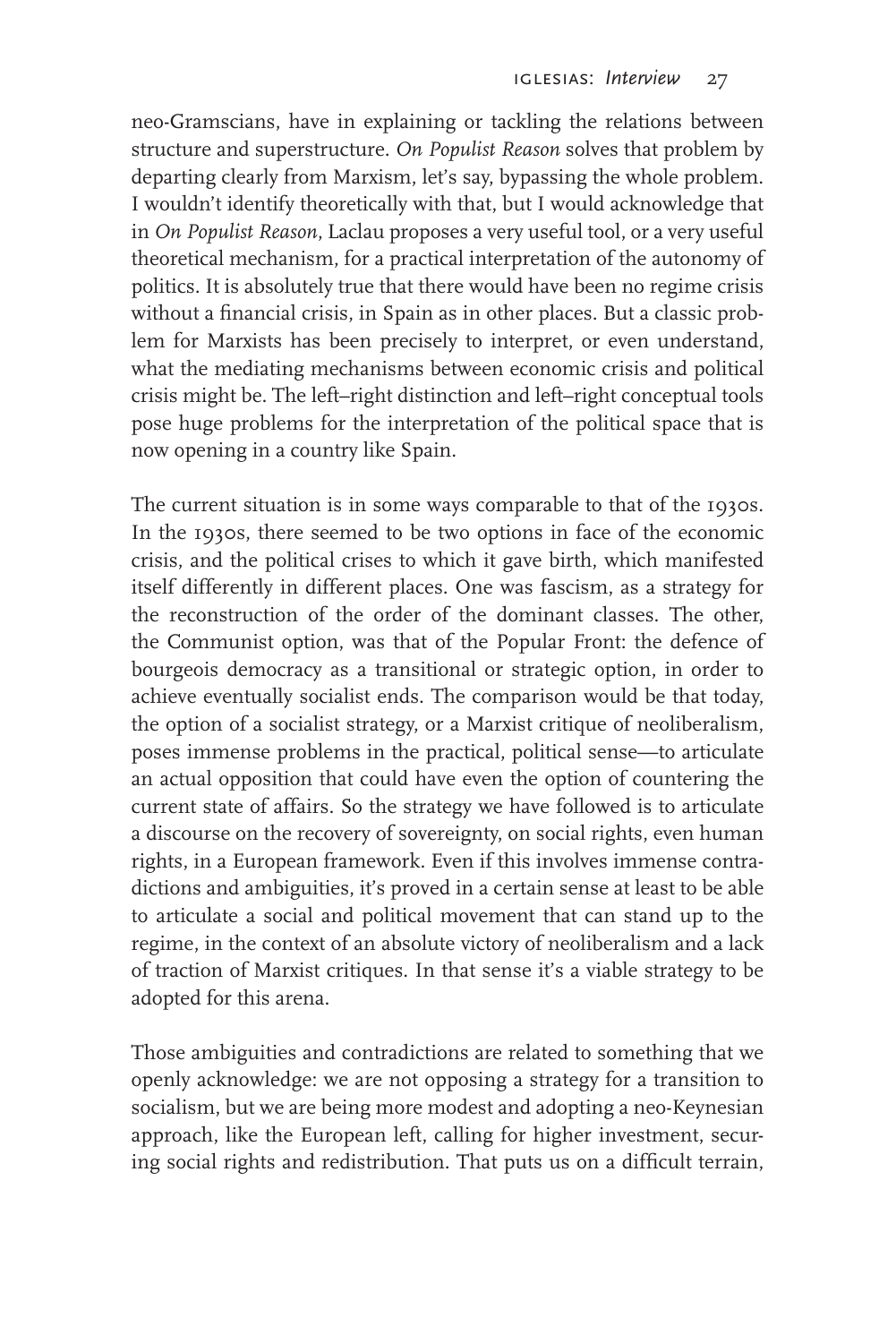open to the standard criticisms of neo-Keynesian claims. For the same reasons, we prefer to talk about 'the Caste', privileged elites who have hijacked the power from the people. In Spain, at least, it seems that strategically this has been the only way to create something that wasn't there. It's true that this choice of the middle ground generates ambiguities, at least, till we reach control of the state and the institutions—because there are two moments: this moment, the strategic moment, so to speak, and then the moment of the state; the one is inseparable from the other.

*But if we may push you a bit on this: in Spain, the public debt is really privatesector banking debt, which the state has taken on. The Zapatero and Rajoy governments have forced through a re-write of the Constitution to accommodate Merkel's demands for a 'debt brake', and torn up the labour laws, as the price for the €100bn Eurozone bail-out of Spain's private banking sector. The billions to the banks are being balanced by cuts to pensions, nursery schools, hospitals, state education, public-sector jobs and wages. Behind the pp, psoe and 'the Caste' stands the German-led bloc of Eurozone powers and institutions, enforcing these austerity policies, and behind them stand the us Treasury and Wall Street. Spain has so far been treated more gently than Greece; Berlin's—morally despicable—singling out of the Greeks for vilification and punishment was politically well calculated. But the question is, what concrete measures will Podemos enforce to shift the balance against the financial sector, in favour of the mass of the people?*

Let's start with Greece. Our Greek comrades have developed a similar strategy, in some sense, in a very different context. This strategy has two basic elements. The first is Syriza's attempt to reconstruct its own government's institutionality, which had been completely undermined and destroyed—for example, through creating the basic conditions for a tax reform that allows the state some margin for action, for public policies to repair the social fabric and reconstruct links that have been destroyed by austerity. The second element is Syriza's foreign-policy strategy, aiming to generate contradictions in the hegemonic bloc of the Eurogroup. There were timid attempts, especially at the beginning, at a criticism of the way Germany was handling the whole situation, and it was clear that the hope was to create a fissure in the dominant consensus.

Our strategy would be different, because it would start from the acknowledgement that Spain constitutes 13 per cent of the Eurozone's GDP,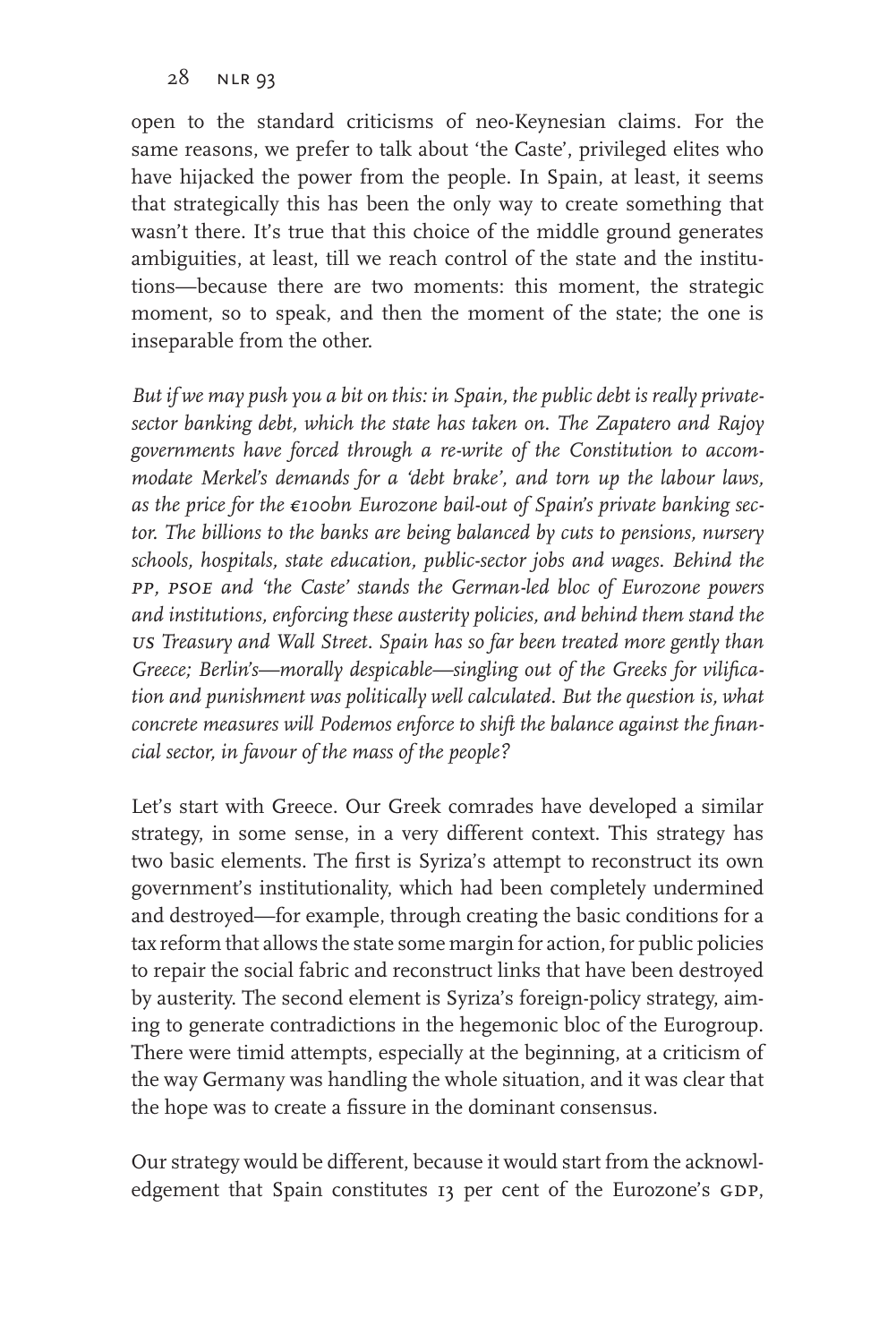whereas Greece makes up between 3 and 4 per cent. We would take as our point of departure the fact that our margin for action would be bigger. Of course, we would pose the same question about fiscal reform, to increase public spending on investment and social policies, including pensions, and ending wage depreciation to help increase consumption. Only from that position, having secured the ground, would we then be able to pose the question of the debt at a European level, within the basic framework of, for example, a debt restructuring linked to economic growth in the domestic economies—on the basis that only a strategy at the European level, which could create contradictions within the adversary, and especially within the social-democratic forces, would be able to pose the possibility of a real alternative paradigm to austerity policies, which at the moment doesn't exist. We're well aware of the immense resistance this would encounter, first of all within the apparatus of our own state, and then of course in the Eurogroup. But if such a small, weak country as Greece has been able to become such a huge factor of instability within the Eurozone, our capacity to create contradictions of that sort—among social-democratic, if not popular forces—would be that much greater. They would understand that the European project is not compatible with austerity policies, and that would open up a political space on the question of the economy.

*Were you surprised by Berlin's hard line against Greece—demanding that Syriza be seen to cut pensions, before any money for the creditors will be released?* 

I was not surprised, for two reasons. One, because even if Greece is a weak state, it's a state that is openly challenging and putting into question the model of eu governance under German hegemony—so the challenge does not correspond to the size of the country. The second reason is that Podemos is now a player, too—a challenger in the fourth largest economy in the Eurozone. Our Greek comrades told us that the fact that we were so high in the polls was not necessarily a good thing for them, because any results achieved by the Syriza government would be seen as a boost for Podemos—a shot of oxygen for us. So now their aim is not simply to counter the efforts of the Greek government, but to close down the possibility of other contenders, like us. To pressure Syriza is to pressure Podemos, too—to show that there is no alternative. This is the constant refrain in Spain: 'You want to vote Podemos? Look at what's going on in Greece.'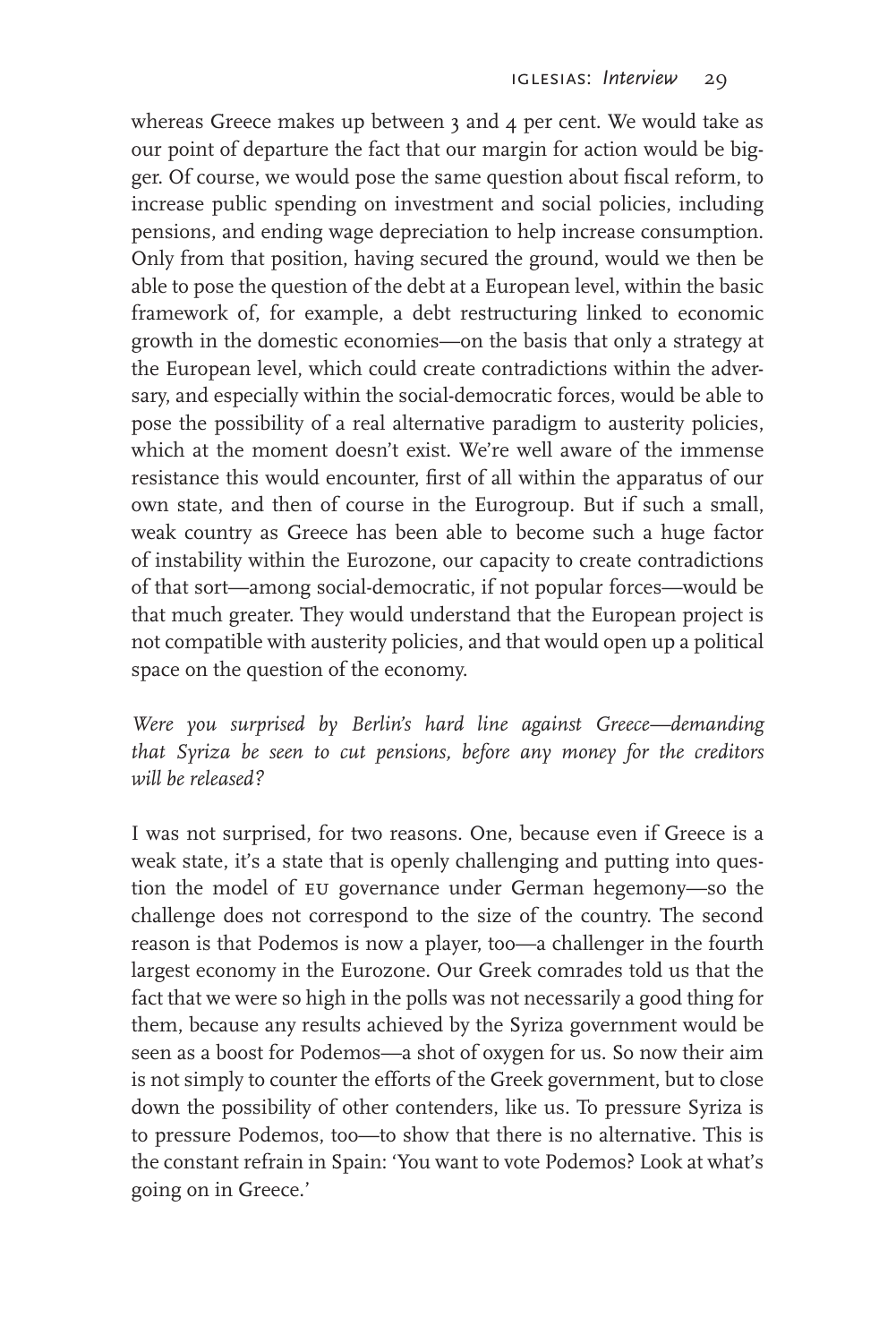From our point of view, Tsipras has been very smart in trying to create this image of an isolated Germany whose interests, even in foreign policy, do not necessarily correspond to those of Europe as a whole. That's what he's been trying to do with France and Italy, with limited success, but also in his eastern policy—to make visible the fact that Germany's interests are not necessarily the same as the European Union's. These visits were an intelligent way of suggesting that there may be new European states for whom that alliance with Germany is not so beneficial. So it's not surprising that Germany is such a tough negotiator.

*To return to Spain. One political peculiarity there is the national question. The wealthiest, most advanced capitalist centres, Catalonia and the Basque Country, are, because of the national question, divided from the bourgeoisie in Madrid, so there is a uniquely weakened Spanish bourgeoisie as a whole. What opportunities does this create in terms of cracks in the regime?*

The national question is probably the most important unfinished business of the 78 Regime, which managed to provide at least temporary solutions, in terms of discourse and in practice, to many of the problems inherited from the Franco dictatorship, including the social question—the Moncloa Pacts were the Regime's way of closing those open wounds. But it left the national question, which—especially in Catalonia and the Basque Country, to a lesser extent in Galicia—has been bleeding openly ever since, with no permanent solution. This has been an incessant contradiction within the 78 settlement. In the last few years, the conflict in the Basque Country has lost some of its centrality, which was essential to the regime, because of the ceasefire and then the abandonment of the struggle by  $ETA$ —though there are still between 400 and 500 prisoners being held in gaols hundreds of miles from their families. It's still a tragic political problem. But as the Basque question was losing centrality, the Catalan question became more and more prominent. Up till the emergence of Podemos in 2014, Catalonia was the most visible and the most fully articulated aspect of the regime crisis, provoking openly contradictory interventions from within the ruling bloc, as when the Constitutional Court struck down the revised Statute of Autonomy that Zapatero had agreed with the Catalan authorities, which ignited a feeling of outrage in Catalonia.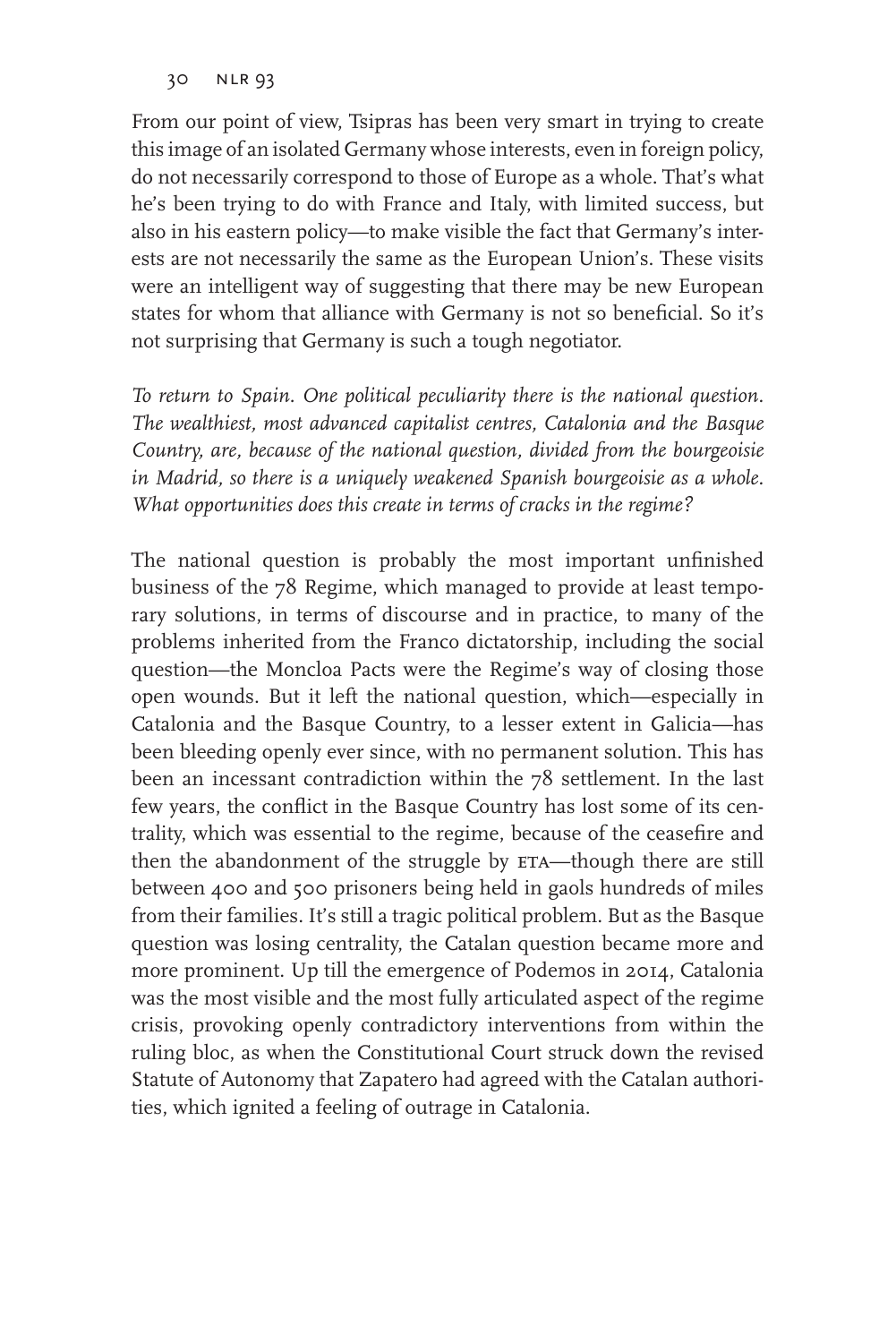#### *That was an extraordinary ruling. What was the explanation—politics?*

Yes, probably. Zapatero knew he had won the 2004 election thanks to Catalonia. And since that 2010 decision of the Constitutional Court, which helped to sink the Socialist Party politically in Catalonia, the psoe has never won a majority of votes in a general election. They need two regions in order to be a hegemonic force—Andalusia and Catalonia and Zapatero must have been aware of the fact that, without Catalonia, it would be impossible to achieve that again. That's probably why he wanted to make a gesture of supporting greater Catalan autonomy, giving more leeway to that process—something that the right simply wouldn't accept. It was a bad blow for the psoe, which is now struggling to maintain its presence as a national party, having become a marginal force in Catalonia. The Constitutional Court's decision, and the way the Socialist Party backed down in front of it, was a deadly blow in terms of the psoe ever winning a general election again. That's why Catalonia is so important to us.

It is true that the Catalan challenge to the 78 Regime lost at least some of its centrality with the emergence of Podemos, because we put the social question, rather than the national question, at the forefront of our challenge to the regime. When I went to Catalonia for the first time, I took a hard line against right-wing nationalism there, suggesting that this was the same as Spanish right-wing nationalism. I made it clear that we support the sovereign right to decide, but also that sovereignty means public schools and hospitals, not the process led by the rightwing elites. This provoked very aggressive reactions from left-wing *independentistas* in Catalonia, calling us *lerrouxistas*—basically progressives who, in the end, are Spanish nationalists. What I've tried to argue again and again is that the social question is at the centre of the regime crisis, and the national question cannot be understood or solved without it. This probably explains our success in the polls in Catalonia. It's a curious phenomenon that, in the general election, we could become the first political force in Catalonia—that says a lot about what's going on there: Podemos would actually be in a better position to open up a democratic process which could lead to a solution to this problem. This is a difficult issue for us, because within Podemos there co-exist very different sensibilities—even in Catalonia, between federalists, who would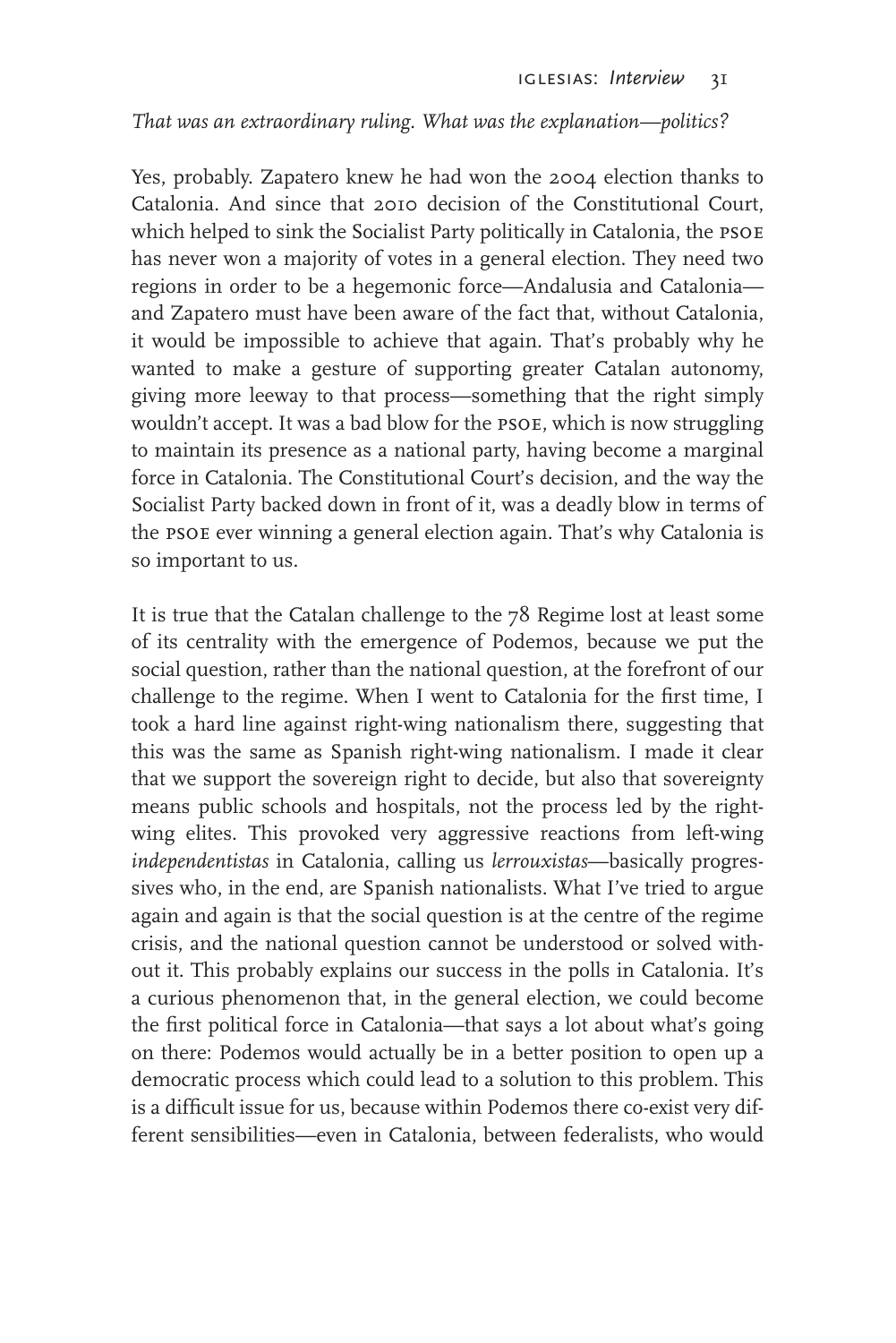like to have a different relationship with Spain, and *independentistas*. Our general line is that the only solution would be a constituent process in which the national-territorial question can be discussed together with the fundamental conditions of public life. But we know that would require a level of support that's hard to imagine right now.

*May we take you up on what you were saying about the 78 Regime? In*  Disputar la Democracia *you provided a wonderful excoriation of the Regime and its chief pillars—the monarchy, the Moncloa Pacts, the Constitution, the gerrymandered electoral districts, the two-party system, nato and so forth* with Juan Carlos as the most detested monarch since Alfonso the Thirteenth. *What you are saying here sounds quite comfortable with the Transition and the Moncloa Pacts, with only the national question left unresolved?*

I wasn't saying that it was right; I was saying it was a success. Our political and historical critique of the Transition has always been in contradiction with the undeniable fact of its social success, with the exception of the national question. We can unmask the logic of this agreement from above between the Francoist elites and the new economic and political elites—the impunity, and so forth—but we still face the problem that there is huge social support for that process, even today. The benign public image of the monarchy is an example of this. It means that the crisis of the regime is not framed in terms of a critique of the post-Franco transition; we can't even make use of the analysis of the Transition that we've been doing for years to explain what is going on. What we do is put the neoliberal management of the economic system at the centre of our explanation of the crisis. We have to admit that the crisis has nothing to do with the Transition, but with the neoliberal management of Spanish politics. That is, the disaffection with the political regime is not related to a historical memory of what happened during the Transition, but to completely new ingredients. This forces us to recognize something truly sad, which is that the crisis in Spain cannot be interpreted in a left–right key, as I did with the post-Franco Transition in my book. Consequently, when we criticize the parties of the regime, the pp and the psoe, we cannot use the left-wing analysis that I made of the Transition; we have to use the new ingredients brought to us by the 15-M movement—the *indignados*—which also reveal the historical and ideological defeat of the left in the last 35 years in Spain. That is, the discourse, or the reasoning, that I deployed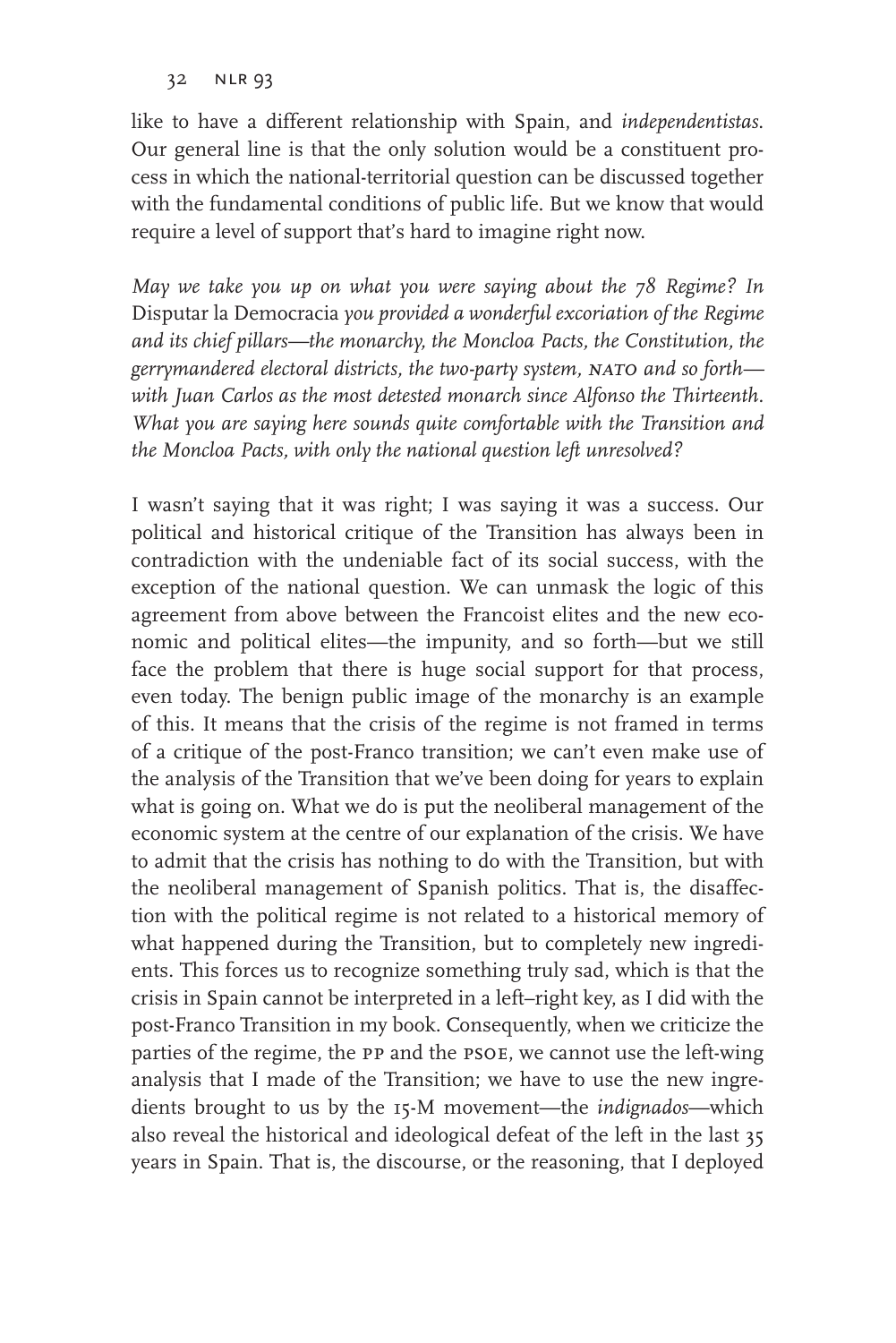to explain the Transition in *Disputar la Democracia* is not useful for a political discourse of the present.

*But it's very striking that a lot of people in Spain are talking about the 1975– 78 Transition and the crisis of the 78 Regime. To put the question another way: why was it that the 15-M movement focused on political questions, on 'real democracy', when what seemed to be at stake was the economic crisis?*

It is very hard, in a movement of politicization of a crisis, to visualize an enemy that is not concrete. Only a few people with a high level of political and theoretical imagination would be able to say that the problem is capitalism. If we imagine a social movement of hundreds of thousands, it's difficult to imagine that a word like 'capitalism' would be able to embody what that movement is against—it is only logical to point towards the elites as the concrete personification of the crisis. It's normal for it to happen like that. Podemos has been saying that the power of finance is at the origin of a system of governance that we call corruption—a system in which those who exert power are not those who run for election. This was the political intuition of the movement of the squares from the beginning. It built on the idea of 'them' as an indistinct unity of economic and political elites which was not, of course, based on a very refined historical-materialist analysis, but was a logical political interpretation, and it had a lot of traction in terms of getting people out onto the squares and clearly identifying those who were responsible for the current state of affairs.

The composition of these movements was very important—the prevalent sectors were the impoverished middle classes. The squares weren't organized or hegemonized by the organizations of the working class, but by those sectors that were precisely the most devoid of collective political or corporative representation. This of course chimes with what Laclau was saying: it's hard to imagine the emergence of such a movement in a political space with a strongly articulated left and labour organizations. Only in the barren wasteland that the neoliberal right had created in Spain, by destroying all the social spaces associated with the left, could such a movement have traction. If we look at the regions, 15-M was very strong in places like Madrid and Valencia, where twenty-five years of pp hegemony had destroyed the public institutions, but weaker in the Basque Country and in the parts of Catalonia where the left and the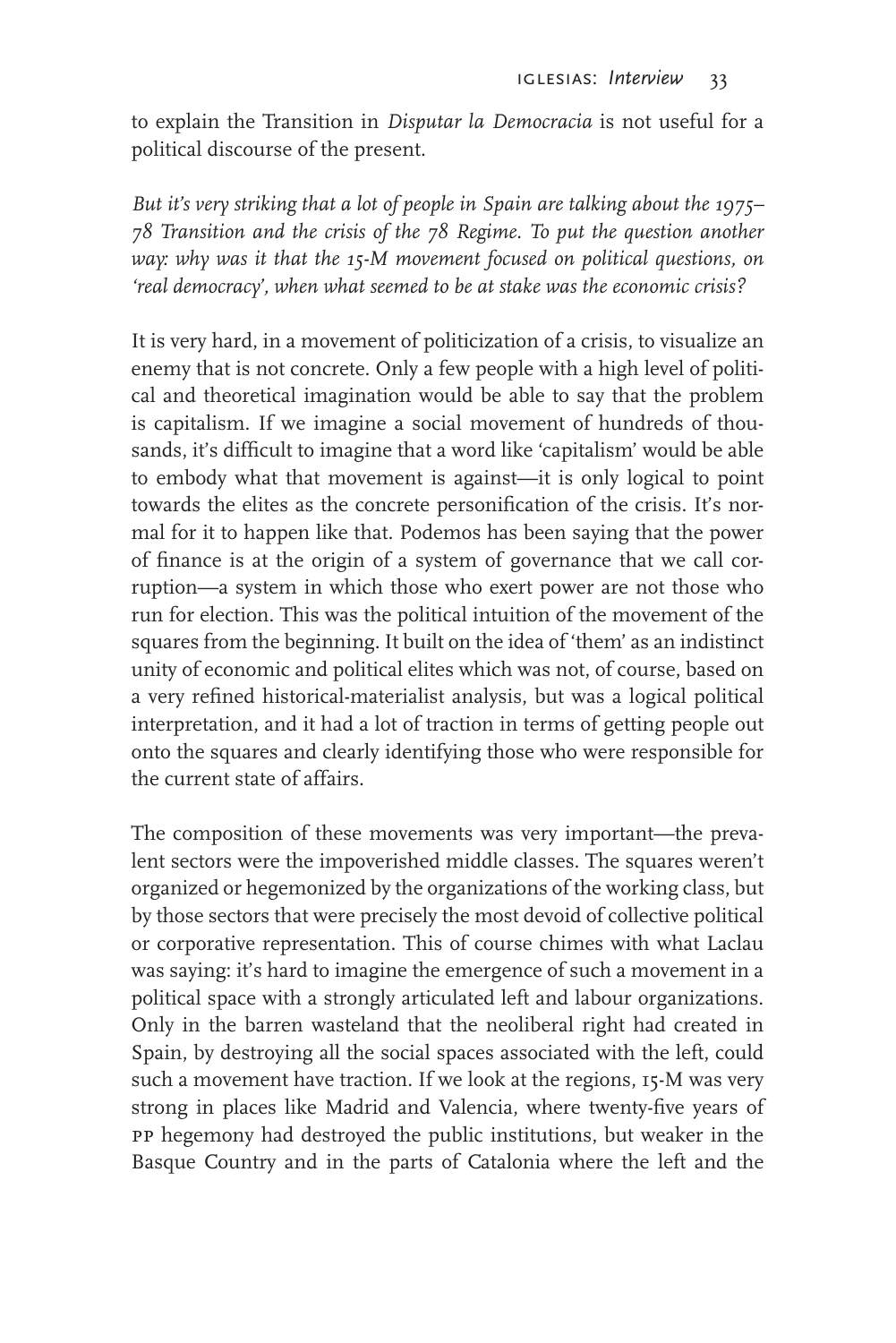unions are strong—where there was an alternative political culture to interpret and organize the response.

*Was 15-M not strong in Catalonia?*

Barcelona—not Catalonia. They are not the same thing.

*Did 15-M surprise you?*

Absolutely. On our TV show just a few weeks before, we were discussing the Arab revolts, drawing the rather pessimistic conclusion that the economic crisis was creating political agitation and social movements in other geopolitical spaces, but not in Spain. As I've said, the 15-M movement held up a mirror to the Spanish left and showed that the traditional left parties had had nothing to do with the emergence of these movements, that their leaders had immense difficulty in understanding what was going on. Some of them even reacted in anger—old leaders saying: 'I've been an *indignado* for thirty years! Where were you before?'—thinking that the protesters were joining an already established political space, not understanding that this was a new movement that was precisely a revelation of their failure to articulate such a thing.

*What was the sociological basis of the 15-M movement? Reports at the time suggested the key layer was the educated but semi-proletarianized servicesector middle class—archetypically, young graduates working in call centres.*

There is no precise sociological study of the composition of the movement that I am aware of, and it is very difficult to establish such a profile. But as a political scientist, I would say that's the general tendency young workers in sectors with no strong union presence, identified in a very Laclauian manner with a plebeian or subaltern position, deriving from the fact that they were brought up believing in a social identity based on high consumption levels during the long real-estate bubble, and after the crisis were thrown into a position of social vulnerability and weakness. Despite the social complexity of 15-M's composition, these impoverished middle classes are the most representative social layers. The movement went far beyond the earlier general strikes against austerity, led by the organized public-service workers and the industrial working class. In the 15-M movement of the squares it was plain that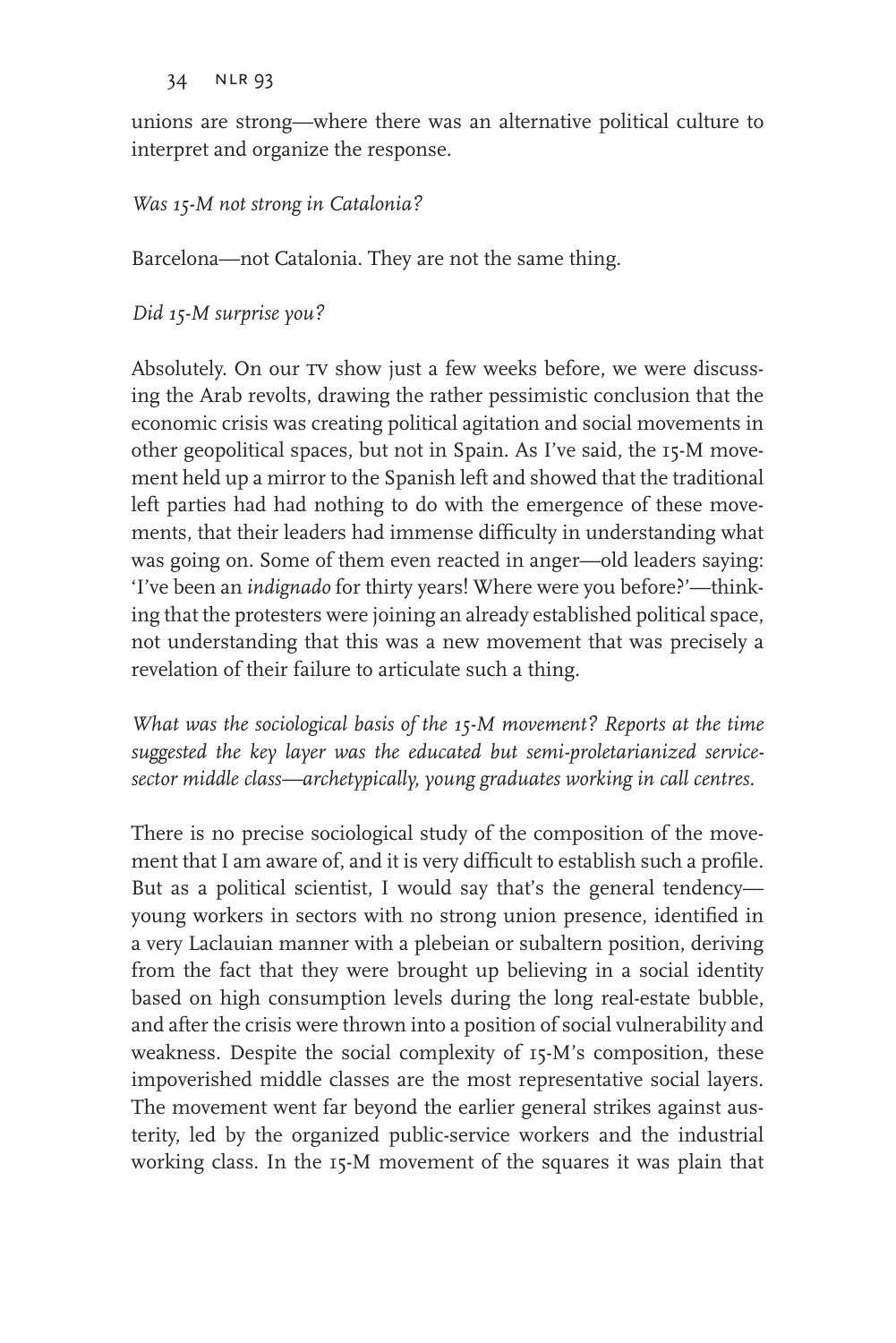those plebeian sections of Spanish society felt very uncomfortable with the symbols of the left, especially in the first days. The Republican flag created a lot of discomfort—this is something that we didn't understand at first. But it was enough to spend just a short time in the squares to understand that the social composition was very different from the general strikes, which had quite another political culture.

#### *Was there a generational difference too?*

15-M was a mixture, but predominantly very young people.

*What was really impressive after 15-M were the* Mareas*, the 'tides' or 'waves' of spontaneous organization against the Eurozone austerity measures: the anti-eviction movement, the hospital workers, the teachers and so on. What was the extent of that around Spain?*

One of the richest legacies of the 15-M, in a process of very rapid political accumulation, was this culture of mobilization, which offered the social movements a certain way of acting. The Mareas probably numbered fewer people than the 15-M, but their methods proved much more effective. There were three main movements: the anti-eviction network, PAH [Plataforma de Afectados por la Hipoteca, platform for mortgage victims]; the Marea Blanca movement, in defence of the health service; and the Marea Verde, in defence of the public-education system. They've all developed a tremendous capacity for speaking to concrete policy issues, a very clear and precise form of public discourse. Another important historical function is that the Mareas offered a training ground, a school for political cadres. Many of those who acquired an experience of leadership there came to join Podemos; the party's leading ranks are largely filled by people from the social movements. It was a natural outcome: the 15-M movement politicized civil society, then followed this process of activist formation, and that led to taking the next step, of giving the movement a political and electoral expression.

# *On the formation of Podemos: why did you choose that terrible name, with its echoes of the us Democrats' lame campaign slogan?*

It's a good name! It comes from the mass movement—*Sí se puede!* is the slogan of PAH, the anti-eviction movement. In Spanish, Podemos works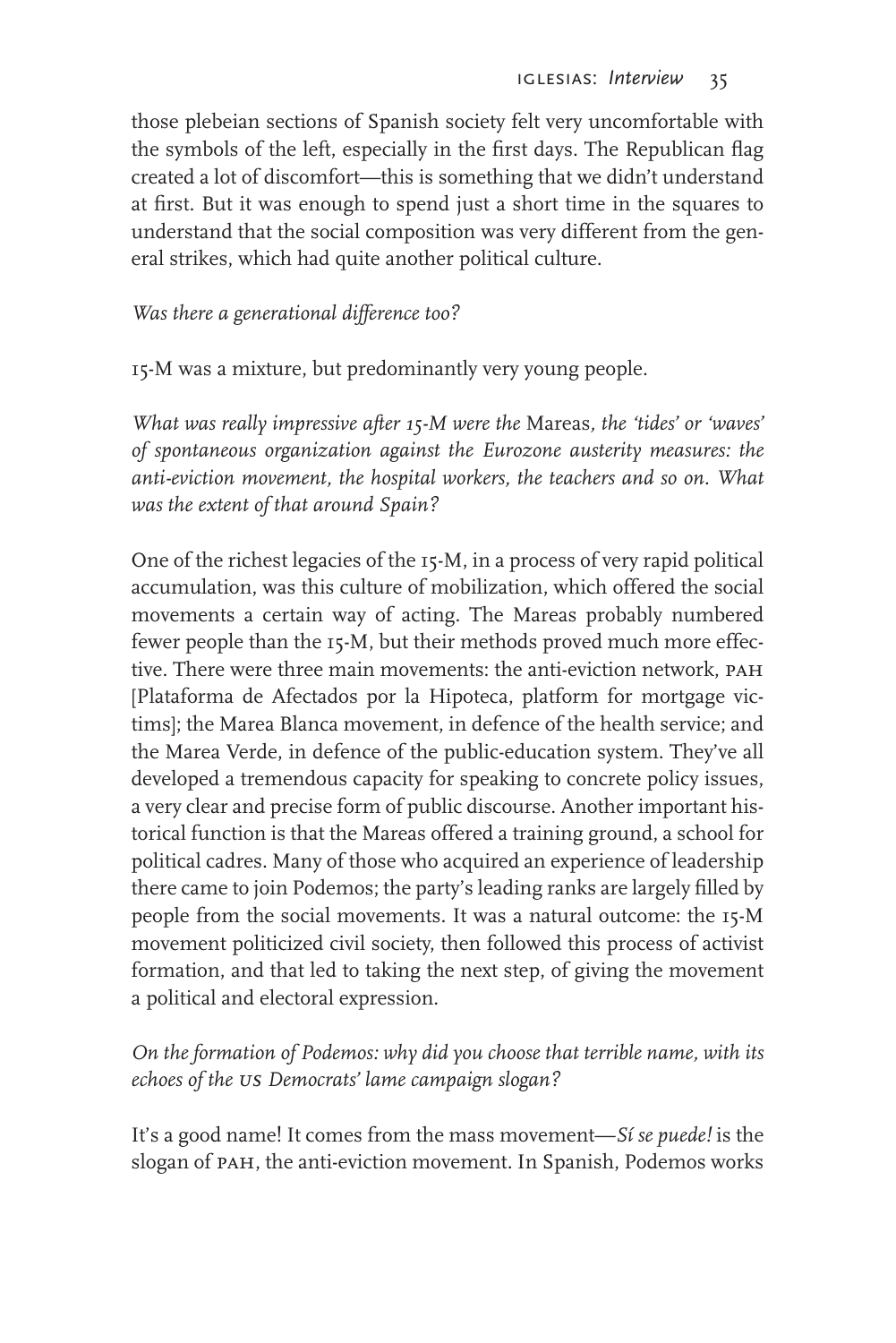really well. It was used by two Latin American parties before Obama took it up, in Bolivia and Venezuela, one on the left, one on the right. And the first black president of the us is quite popular in Spain. It's been taken up by marketing companies—they've tested it and found it very successful. You see it on all sorts of hoardings, which does us no harm at all.

*On the mainstream parties' handling of the crisis: it was the psoe under Zapatero who initiated the austerity programme?*

Yes, in 2011. Zapatero was probably the Socialist president who went farthest on civil-rights reforms and even on foreign policy, especially in relation to the United States—pulling Spanish troops out of Iraq, albeit then sending them to Afghanistan. From the start he was fairly timid on social issues. But there was a turning point in September 2011: the agreement with the People's Party to change the Constitution's Article 135, introducing a cap on state deficits at national, regional and municipal levels. That was the moment that crystallized the effective Grand Coalition and made it apparent to everyone. It has had the same devastating effect on the Socialist Party as it has on all the former European social-democratic parties, from Blair's Third Way to Schröder's Agenda 2010. It proved that it was impossible for this new version of social liberalism to maintain its appearance as a government alternative under the austerity paradigm. Without questioning that paradigm, the space had simply collapsed for the project of social democracy as an alternative.

Even when they try to get out of that discursive trap, they are facing untenable contradictions. So, for instance, a practical example: the other day I met a group called Economists Against the Crisis. Its composition is quite heterogeneous, but it's mostly composed of economists who are close to the Socialist Party. They've put together a common-sense economic programme, which they were hoping the whole left, from psoe to Podemos, could unite around. I read the programme and told them: 'If this is the platform, I can deal with the Socialist Party right away—we can go into government tomorrow.' But I know very well it would be absolutely impossible for the psoe to implement that programme. There are many people, even among the psoe's economists, who understand that the austerity paradigm is unworkable, but the party itself cannot get out of that model.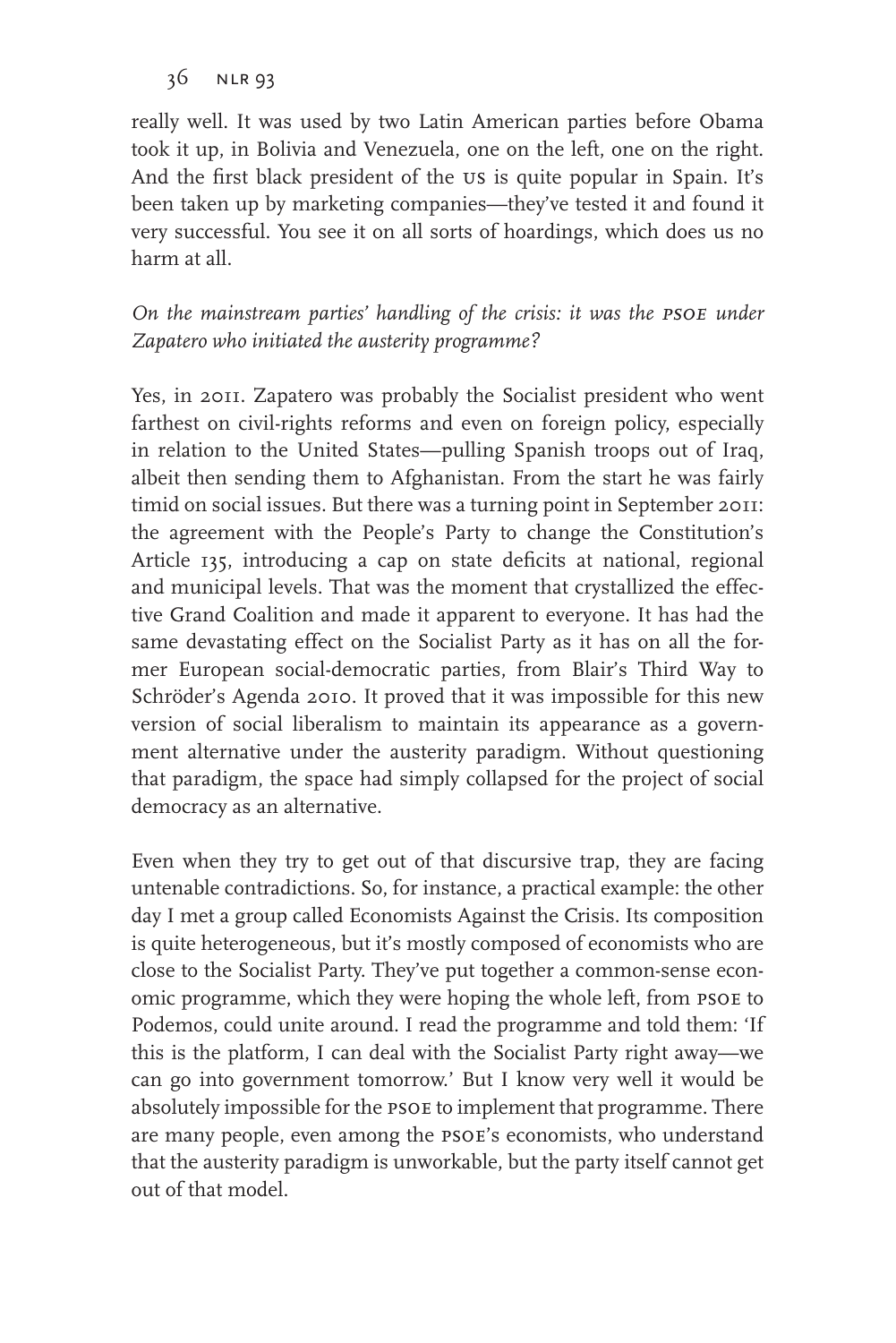*The psoe presided for years over an economic model based on the inflation of real-estate and credit bubbles. Don't they bear the primary responsibility for its crash?*

Absolutely. But the irony is that the Socialist Party created the material conditions for an economic model of governance that allows for the hegemony of the People's Party. Despite having to manage the fall-out of the crisis since 2011, the pp has proved more resilient to the consequences of the failed economic model. All the polls—with the exception of Andalusia, which is a special case—show that the pp is doing better. The psoe created the conditions for their alleged adversary to succeed.

### *How would you map the geography of austerity in Spain?*

First there's the vertical geography of inequality, which is immediately apparent in Spain's cities. In Madrid, there are differences of up to seven years in life expectancy between different neighbourhoods—the same gap as between Spain and Mexico, *within* the capital city. It's also reproduced between regions—there are vast differences between living standards in Andalusia and Extremadura as compared to the Basque Country, for instance. In Valencia, the pp has had a policy of combining massive spending on big infrastructural projects—sporting events and palaces, built mostly through corruption—while children in the public schools are studying in pre-fabricated structures, without heating, and the debt per capita is one of the highest in Europe. It's a perfect image of the model of governance of the neoliberal right.

#### *And Asturias?*

Asturias is a fascinating political space, not only because of its history, and its mythical status for the tradition of the left, but because of the complexity of its social relations. It is home to the last remnants of the industrial system—they do still exist—but also to a social composition that is a perfect example of the changes we've been pointing towards. Asturias is one of the places where the political culture manifested in the squares was strongest, and it is no coincidence that it is one of the places—probably *the* place—where Podemos is best organized. The regional government is currently run by the Socialist Party, with external support from the left—not in coalition. It's very complex. The traditional workers' organizations, especially the unions, are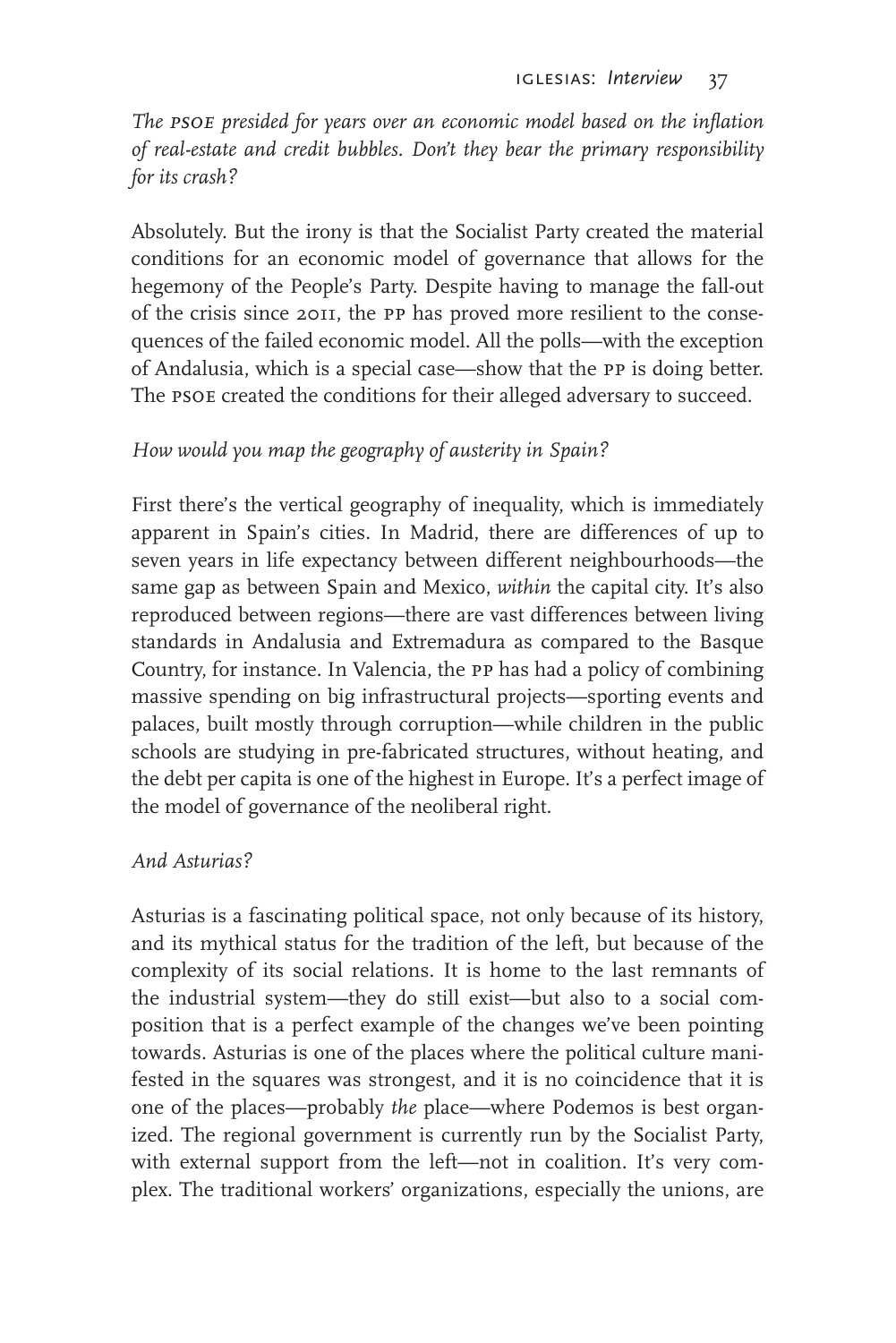still strong there, but at the same time these new political cultures of organization probably have more traction and implantation there than almost anywhere else. It was the region where Podemos got the highest percentages in the May 2014 European elections, when we had no structure there at all, and the polls suggest we should do well there in the upcoming elections.

### *What about Aragon?*

Aragon is a much more traditional landscape, in political terms. There is a big difference, even a contradiction, between the politics of Zaragoza, the capital, where there is a huge concentration of the population, and the rest of the region. Zaragoza has had a Socialist mayor for a long time, whereas the rest of Aragon has its own dynamics, with a regionalist party with very particular characteristics. Normally it would be surprising for Podemos to do well there, but our leading candidate is Pablo Echenique, the scientist, much admired for his courage, who has a unique public profile and transversal appeal. The political landscape is changing so fast, it's difficult to predict the effects of the transformation. But it could be one of the scenarios.

### *And the two Castilles?*

Traditionally, the voting pattern in both Castilla-La Mancha and Castilla y León has been an almost perfect representation of bipartisanship in Spain—a pure two-party system: the gains of one were the losses of the other. Castilla-La Mancha has always been a deeply conservative region, though it's had Socialist presidents whose virtue, so to say, was to be able to capture the conservative vote.

### *What the Americans call Blue Dogs?*

Exactly. But since 2011 the Secretary-General of the pp, Dolores de Cospedal, has been president of Castilla-La Mancha. So the question is whether Podemos will be able to challenge this two-party logic; the effects of such a rupture are difficult to foresee. This is what they call Castilla *profunda*, the core of conservative Spain. The whole region is systematically underpopulated, due to contradictions in the development model. Unlike Italy, for instance, where there are many medium-size towns, in Spain there is a huge concentration of population in a few big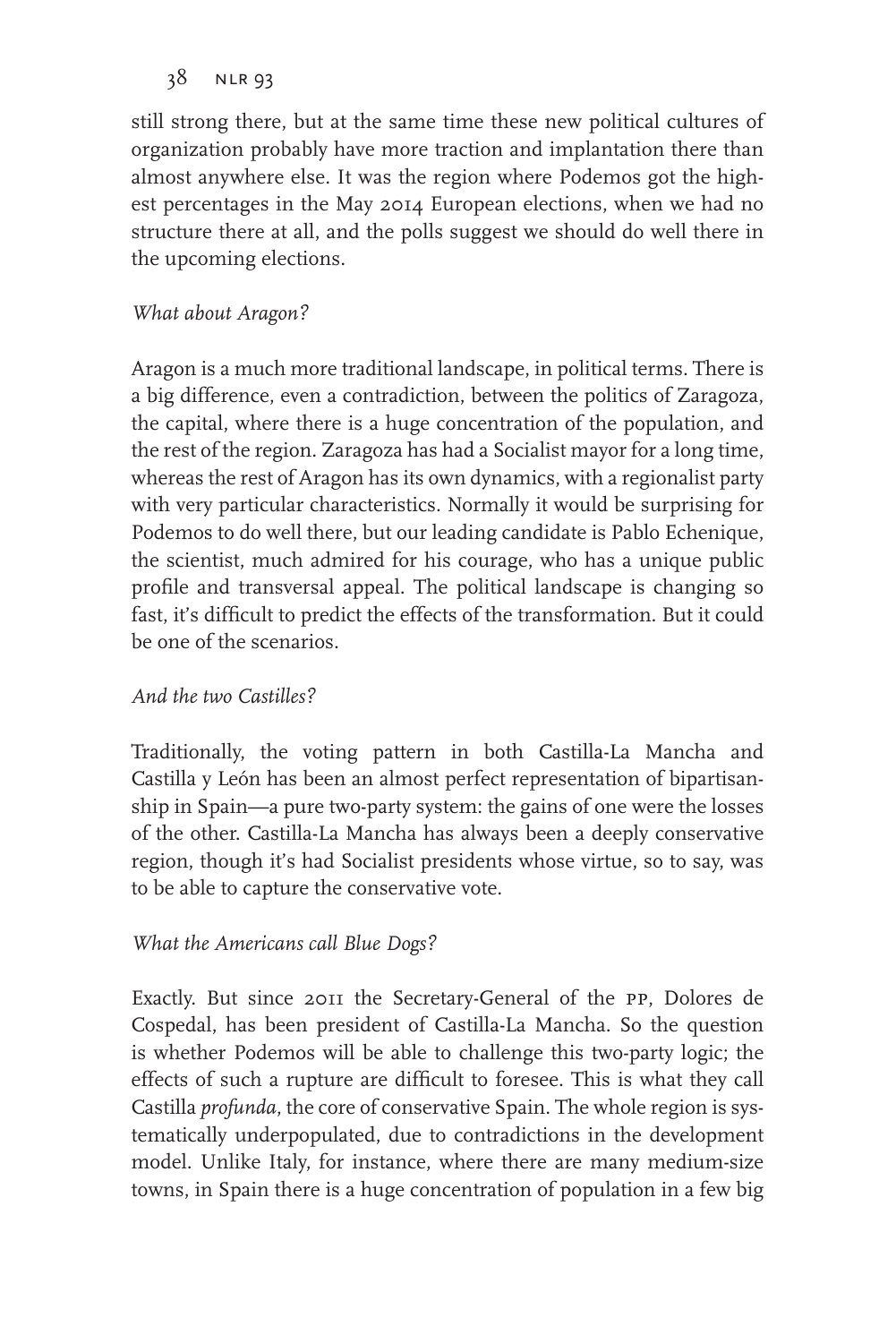cities, and then vast sub-populated areas like the Castillas. Historically the communications and transport network has been highly centralized, exacerbating this uneven development. Another factor is that the two Castillas were among the chief recipients of European development funds, and since these have dropped off they've been badly affected. Unemployment is very high.

The distribution of the costs of the crisis has been very unequal, with several different factors—coastal housing bubbles, corrupt infrastructure splurges, high structural unemployment—mapping onto the underlying models of what David Harvey would call uneven geographical development. Regions like Andalusia, Extremadura and, a somewhat different case, the Canary Islands, which are deeply dependent on the tourist industry, have paid the highest price. Murcia has been badly scarred; its agricultural model was based on the influx of cheap labour from places like Ecuador and North Africa, so there are many immigrant workers. Now unemployment is very high and there have been many evictions—the direct-action movement against evictions in Murcia was really, really important because of the situation of the immigrant population in that region. So it's a very complex crisis with different facets; the situation is particularly dramatic in those regions where it hit the hardest. Those are the elements—tourism, industry, agriculture; and in between, basically, everything suffered.

#### *The Basque Country seems to have been less affected?*

The Basque Country not only has the highest levels of growth and economic progress in Spain, but also—surprisingly for many—the most advanced social policies. There have been experiments with basic income, subsidies for housing and transport; policies which have been broadly redistributive and have created, not an island of prosperity, but certainly the region with the highest levels of both prosperity and social equality. Paradoxically, the predominant political force there for the past thirty-five years has been the conservative-Catholic Basque Nationalist Party; it's indissociable from the evolution of the national question there. Yet there have also been historic compromises with the left. But even when a psoe*–*pp Grand Coalition took over there briefly in 2009, after they'd banned the *abertzale*—Basque left-nationalist—parties from the institutions, they didn't alter these egalitarian policies. The city of Vitoria, which has the highest living standard in Spain, has had a People's Party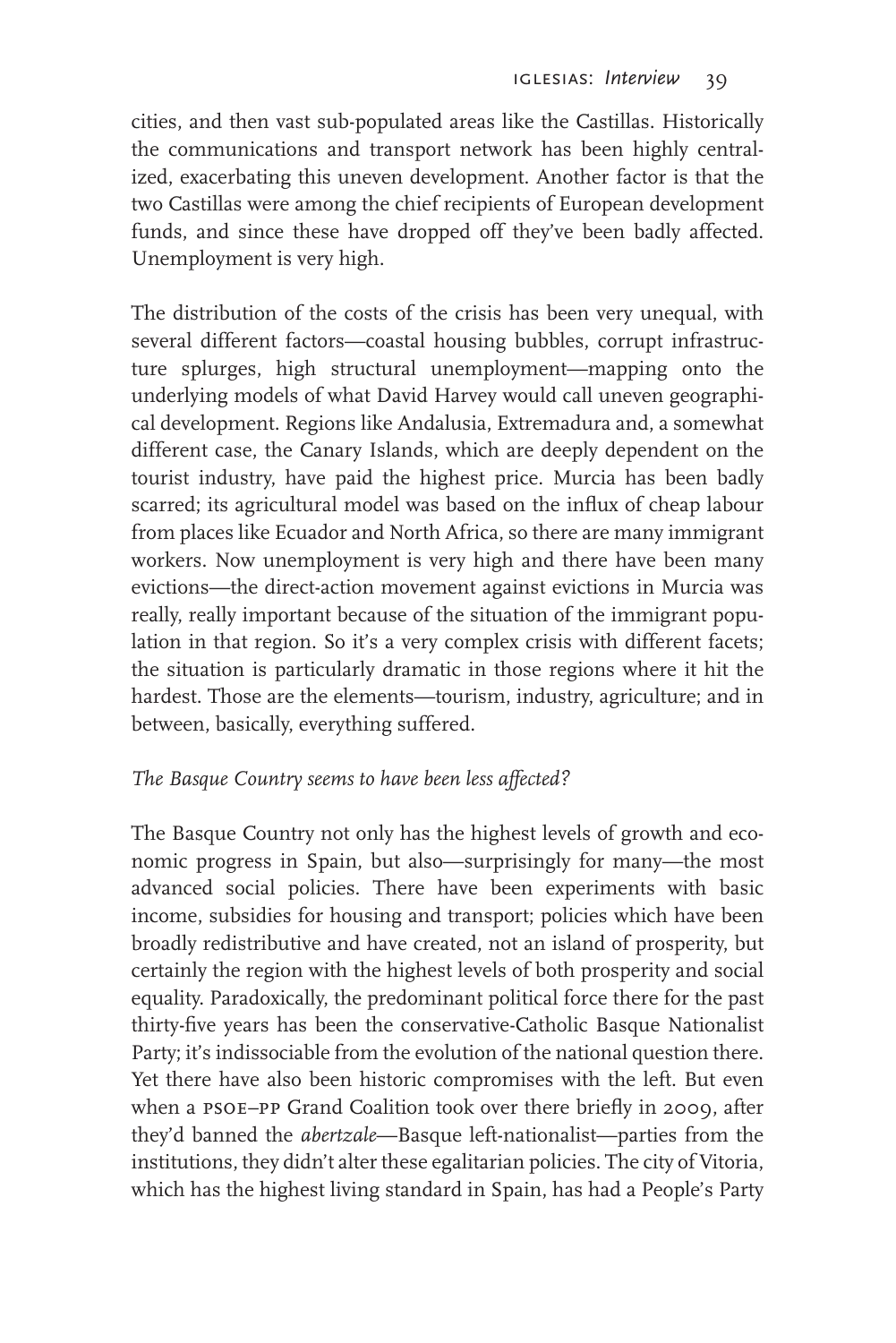mayor for the last thirty years, and they are very socially advanced. I think it has to do with the region, the trade unions and the culture—the cooperative system, Mondragón—and so on.

*How is Podemos doing there? You said there was no 15-M in the Basque Country.*

It's surprising, even for us, but Podemos is now an important political force in the Basque Country, including Navarra, where the polls put us either first or second. It's hard to pin down the exact reason, because we take votes from many sources in the Basque Country—from the Socialist Party, from leftist organizations, from nationalists and other political parties or ideologies. But Podemos is present in all the regions of Spain, and not weaker in Catalonia, the Basque Country or Galicia. In fact, in Galicia Podemos is riding high in the polls. In the 2014 European elections we didn't campaign in the Basque Country, but we got exactly the same results as in the other regions, even though there are more political parties to vote for there.

# *How will Podemos determine its coalition policies after the 24 May regional and municipal elections?*

It's first of all a strategic problem for us, because our main goal—we've been very clear about this—is the general election in November. So every decision and every situation needs to be analysed in the light of what position it would put us in for the upcoming general election. At the same time, though, there is a widespread political will for change, and that implies a situation where one needs to take on that role. There's the question of numbers, of course, but behind those numbers there is the question of what capacity one has to put pressure on others. When they ask us, 'Will you make agreements with the Socialist Party?', we always reply, 'The Socialists will have to make a 180-degree turn'. We know that inside the psoe there are two basic tendencies. The first is a systemic logic, or a regime logic, which understands that the main priority is to stop us, to halt this movement—for them, that would translate into a grand coalition with the People's Party or with Ciudadanos. The second is a party logic, which knows that such a trajectory would cause the implosion of the psoe—and would give Podemos room to thrive. So, it will depend on the numbers, it will depend on our analysis of the situations, taking into account our ability to exploit these contradictions in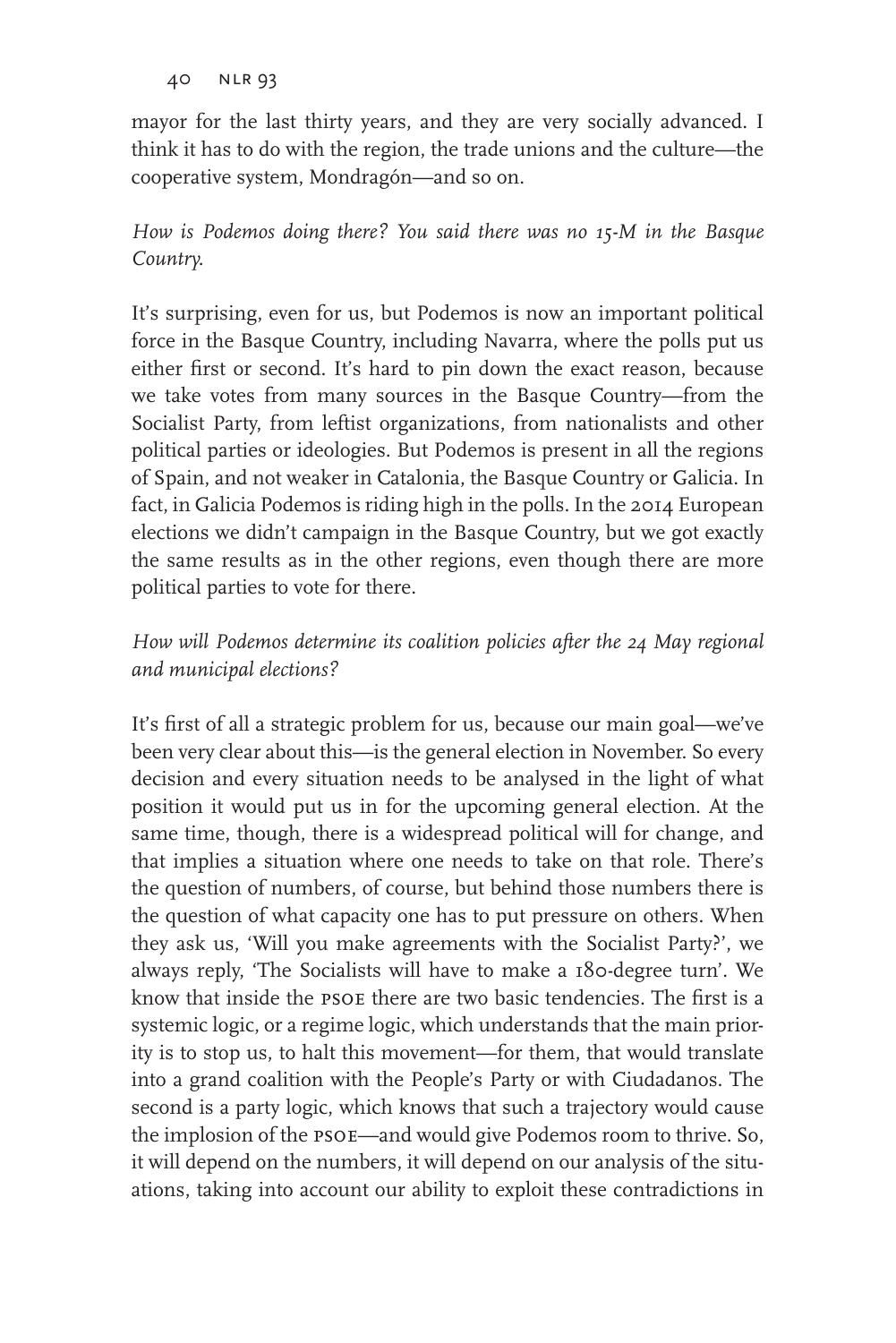our opponents' field in a productive manner—especially if, as the polls suggest, we are moving towards a four-party system, with percentages between 15 and 25 per cent.

*And where will the decisions be taken? In Andalusia Teresa Rodríguez, the regional Podemos leader, seems to be in charge of negotiations.* 

In Andalusia, it's not a matter of coalitions for forming governments—it is simply that in order to allow, or not to block, the inauguration of a psoe regional government, we have put three conditions on the table. First, we are demanding the resignation of two former presidents of Andalusia who are suspected of corruption—one is in the National Congress and the other in the Senate. Second, that the Andalusian government sign no contracts with any financial entities that are making evictions without offering an alternative home to the families. And third, a reduction in the number of high-ranking assistants, in order to allow the re-admission of all the staff in schools and hospitals who were dismissed during the crisis. This is not a programme for government: these are simply three conditions in order not to oppose the inauguration, because we don't have the numbers that the Socialist Party has; our margin is very restricted. What we are trying to do is to make sure that every form of institutional support by Podemos—even in negative terms, such as not blocking the new government's inauguration—needs to be translated immediately into social measures that can indicate the viability of change. But I think it's going to be very difficult to reach an agreement in Andalusia before the other autonomous elections take place in Spain. The Socialist Party is making it difficult for us. All these measures have a cost of zero. They don't imply a single cent of further public spending.

#### *So who has the ultimate power to decide on questions such as coalition policy?*

The current negotiations in Andalusia are led by the regional direction of the party there, as they will be in other places. But one of the agreements at our founding Constituent Assembly was that all such strategic decisions need to be taken in relation to our main goal, the national elections. So there needs to be agreement between all the different instances of the organization; the same will apply in the other regions, as well. In the case of actually forming coalitions, the Podemos Constituent Assembly agreed that, before entering any government, there needs to be a vote of Podemos members to approve or not.